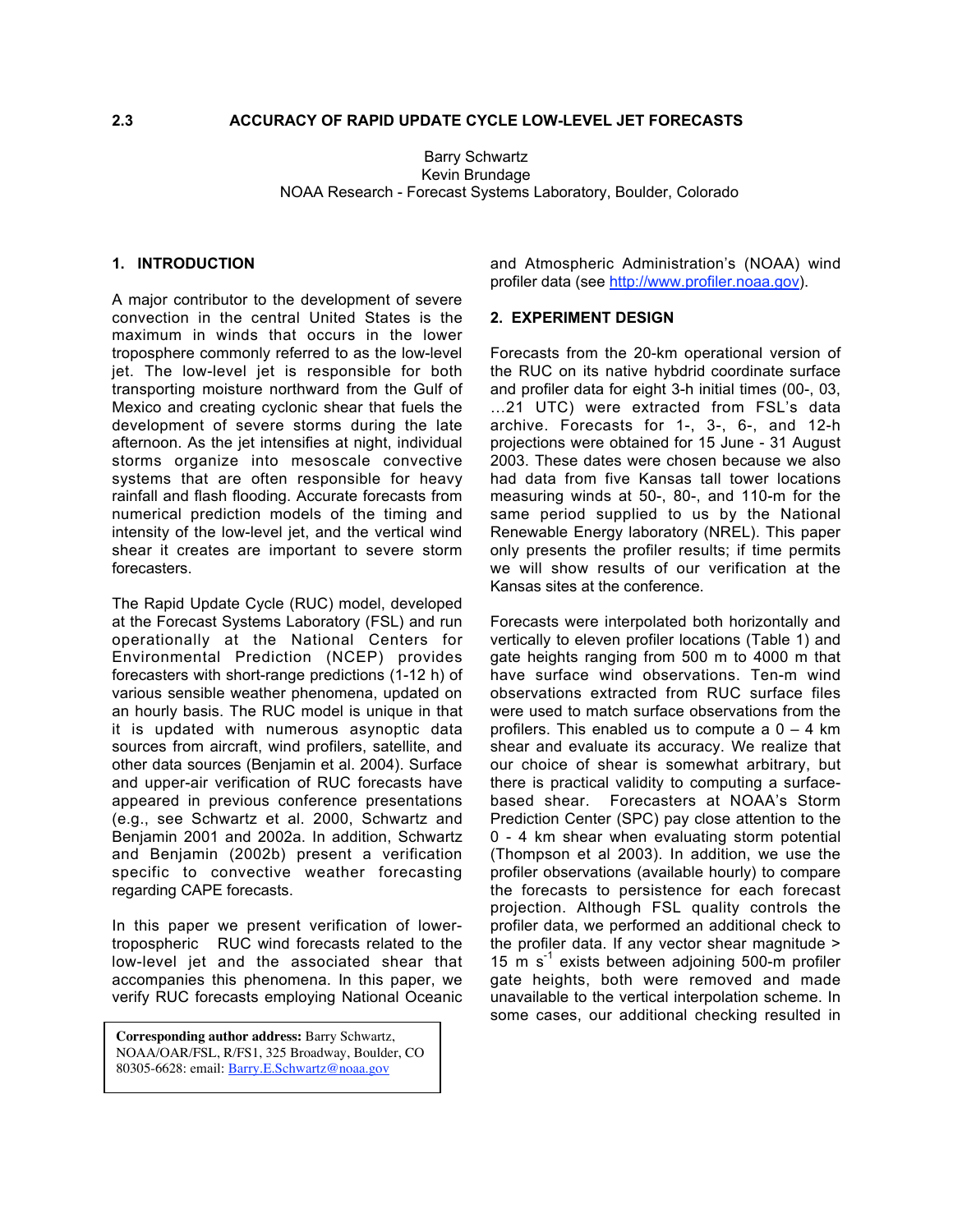the profiler surface observation being flagged as bad and unavailable to be included in the verification.

## **3. RESULTS**

Table 2 shows the wind speed bias (forecast – observed) and average vector error for 3-h forecasts at each profiler site averaged over all eight times of day. Results are presented for the surface), 4 km, and 0 - 4 km shear for both RUC (R0, R4km, and Rshr) and persistence (P0, P4km, and Pshr) forecasts. Only cases where the observed  $0 - 4$  km profile speed shear is  $> 5$  m s<sup>-1</sup> are included. The sample sizes are different for each station because of the availability of surface data at the profiler sites, effects of quality control, and the occurrence of speed shear  $>$  5 m s<sup>1</sup>. Immediately evident is the apparent over and under forecasting for RUC forecasts at the surface and 4 km, respectively, resulting in an under forecasting of the 0 - 4 km speed shear. Our surface results agree almost exactly with those in the Thompson et al. 2003 study. However, our results at 4 km are different than those found by Thompson et al. (2003). In their rawinsonde verification of RUC derived soundings, a positive bias was reported up to 400 hPa. Their results might be different than what is found here because their sample includes derived soundings outside of the area that contains the eleven stations used in this study. In addition, they verification was against twice a day only soundings.

Persistence, on average, is more accurate than the RUC 3-h forecasts at the surface and for the shear. However, there are issues that we discuss later with comparing surface data to model data that might partially explain why the RUC loses to persistence at 3-h. Nevertheless, RUC 3-h forecasts are often better than persistence at 4 km. There is less of a difference between persistence and the RUC for the vector error indicating that the RUC directional component is closer (or better) than persistence.

Of more interest to forecasters are cases when there is a large directional shear component to the overall vector shear. Table 3 shows the same results for cases where the vector shear is  $> 1.5$ times the speed shear. Sample sizes are small, and results should be viewed with caution. However, the difference between this table and the larger sample found in Table 2 indicates that although both RUC and persistence errors increased somewhat, persistence error increased more than the RUC error for the highly sheared cases. This indicates that the accuracy of the RUC forecasts is about the same in the highly sheared cases and that there are individual cases (e.g. frontal passages, trough passages, etc) where even very short-range (1-3 h) forecasts beat persistence. Generalized statistics often shroud the more interesting active weather days.

Figures 1a-b show the diurnal variability of the bias and vector error at Purcell, OK. The surface and shear speed bias maximizes at night with a secondary maxima in the late afternoon. Figures 2a-b show the biases and vector error for DeQueen, AR. The errors for both persistence and RUC forecasts are considerably less here than at Purcell. At DeQueen, the negative shear bias is more a result of the under forecasting of wind speeds aloft than the over forecasting found at the surface. At Purcell, the under forecasting of the speed shear is mostly due to the over forecasting of the surface wind speeds. The average vector error of the shear maximizes at about 0900 UTC at Purcell and varies very little at DeQueen.

Figures 3a-b and 4a-b show the distribution of the biases and vector errors by forecast projection for Haskell, OK and Vici, OK respectively. At about the 6-h forecast projection, the RUC forecasts at 4 km and for the shear become more accurate than persistence. Most interestingly, the 3-h surface bias at Vici is larger than forecasts of larger projection. Moreover, the RUC forecast accuracy deteriorates only slightly for forecasts out to 12-h. The same tendency of forecast accuracy decreasing only slightly with forecast projection is also evident at Haskell, OK (Fig. 4). The tendency for forecasts of longer duration to have similar skill was observed at all the stations (not shown) and was mentioned by Schwartz and Benjamin (2001).

#### **4. DISCUSSION**

Using NOAA network profilers to sample the lowlevel jet is somewhat problematic. On average, the height of the low-level jet lies between the surface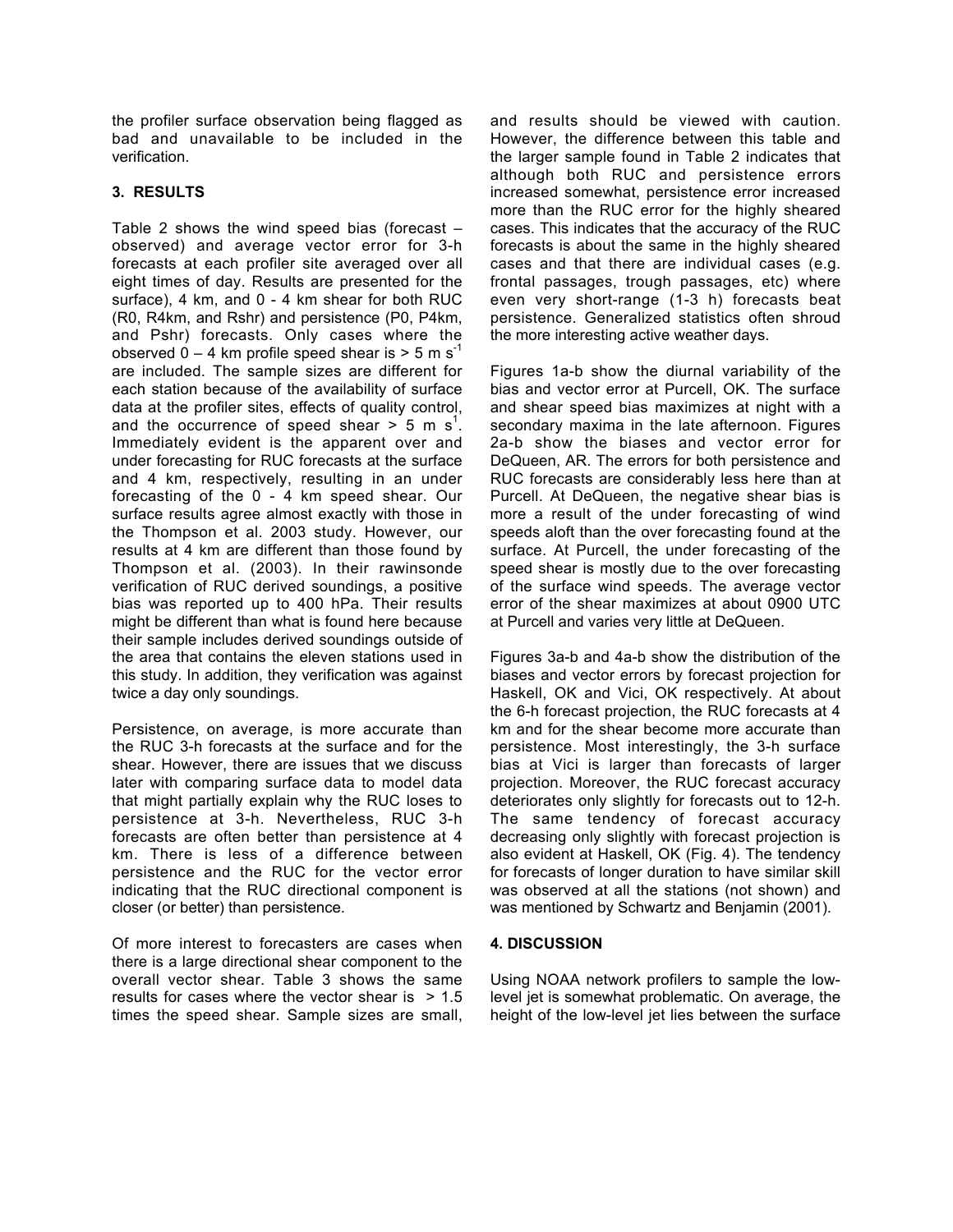and the first gate (500 m) sampled by the profilers. From a forecaster point of view, there is validity to computing a surface based shear profile in evaluating severe convection potential. In choosing the surface as a starting point, we realize we are under sampling the low-level jet at the expense of evaluating a more operationally relevant parameter for severe weather.

The results presented in this paper indicate that the RUC under forecasts the magnitude of the  $0 -$ 4 km speed shear. However, forecasts appear to be just as accurate for events characterized by large directional shear (Table 3) as for all events combined (Table 2). The under forecasting of the 0 - 4 km speed shear at most profiler locations is almost directly related to the over forecasting of surface wind speeds. This might be at least partially explained by the warm RUC 2-m temperature bias that is most evident particularly at night (Benjamin et al. 2004, this preprint volume; also see Fig. 5). Corrections to the Planetary Boundary Layer (PBL) scheme used in the RUC are being made and are scheduled for implementation soon.

Using surface observations in verification raises interesting questions. For example, how representative of the storm environment is a single surface observation? How reliable are the surface observations taken at the profiler sites? Verification of model surface forecasts has always been difficult to perform because of very localized effects captured by the observations themselves that are not yet represented by the models. Without localized post processing of model surface forecasts (e.g. the Model Output Statistics [MOS] approach), it is unrealistic to expect shortrange (1 - 3 h) model surface forecasts to compete with persistence of observations.

Therefore, forecasters that use the RUC to evaluate storm-shear environments, particularly those that are surface or near-surfaced based, should keep in mind the limitations associated with using surface data from any model. Obviously, the advantage of using the model forecasts is that it produces a forecast everywhere, not just at locations with observations. With improvements in the PBL scheme, we hope to correct a large

portion of the surface wind speed bias to make the RUC surface forecasts more realistic.

#### **4. REFERENCES**

- Benjamin, S. G., D. Dévényi, S.S Weygandt, K.J. Brundage, J.M. Brown, G.A., Grell, D. Kim, B.E. Schwartz, T.G., Smirnova, T. L. Smith, and G.S. Manikin, 2004: An hourly assimilation–forecast cycle: The RUC*. Mon. Wea. Rev*, **132**, 495–518.
- Benjamin, S.L., S.S Weygandt, D. Devenyi, J.M. Brown, G. Manikin, T.L. Smith, and T.G. Smirnova, 2004: Improved moisture and PBL initialization in the RUC using METAR data. Preprints, *21st Conference on Severe Local Storms.*, Amer. Meteor. Soc., Boston, MA.
- Schwartz, B.E., and S.G Benjamin, 2002a: An Assessment of 3- and 6-h RUC CAPE Forecasts. *Preprints 21st Conference on Severe Local Storms.*, Amer. Meteor. Soc., Boston, MA
	- \_\_, 2002b: Verification of RUC surface forecasts at major U.S. airport hubs. *Preprints, 10<sup>th</sup> Conference on aviation, range, and aerospace meteorology, 327-329,* Amer. Meteor. Soc., Boston, MA.
	- \_\_\_\_\_\_\_\_\_\_\_\_\_\_, 2001: Verification of 20-km RUC surface and precipitation forecasts. *Preprints, 18th Conference on Weather Forecasting and Analysis, 138-141*, Amer. Meteor. Soc., Boston, MA*.*
- Schwartz, B.E., Weiss, S.J, and S.G. Benjamin, 2000: An assessment of the rapid update cycle short-range forecast fields related to convective development. *Preprints, 20th Conference on Severe Local Storms, 443- 446*, Boston, MA*.*
- Thompson, R.L., Edwards, R., and J.A. Hart, 2003: Close proximity soundings within supercell environments obtained from the Rapid Update Cycle. *Wea. Forecasting*, **18**,1243-1261.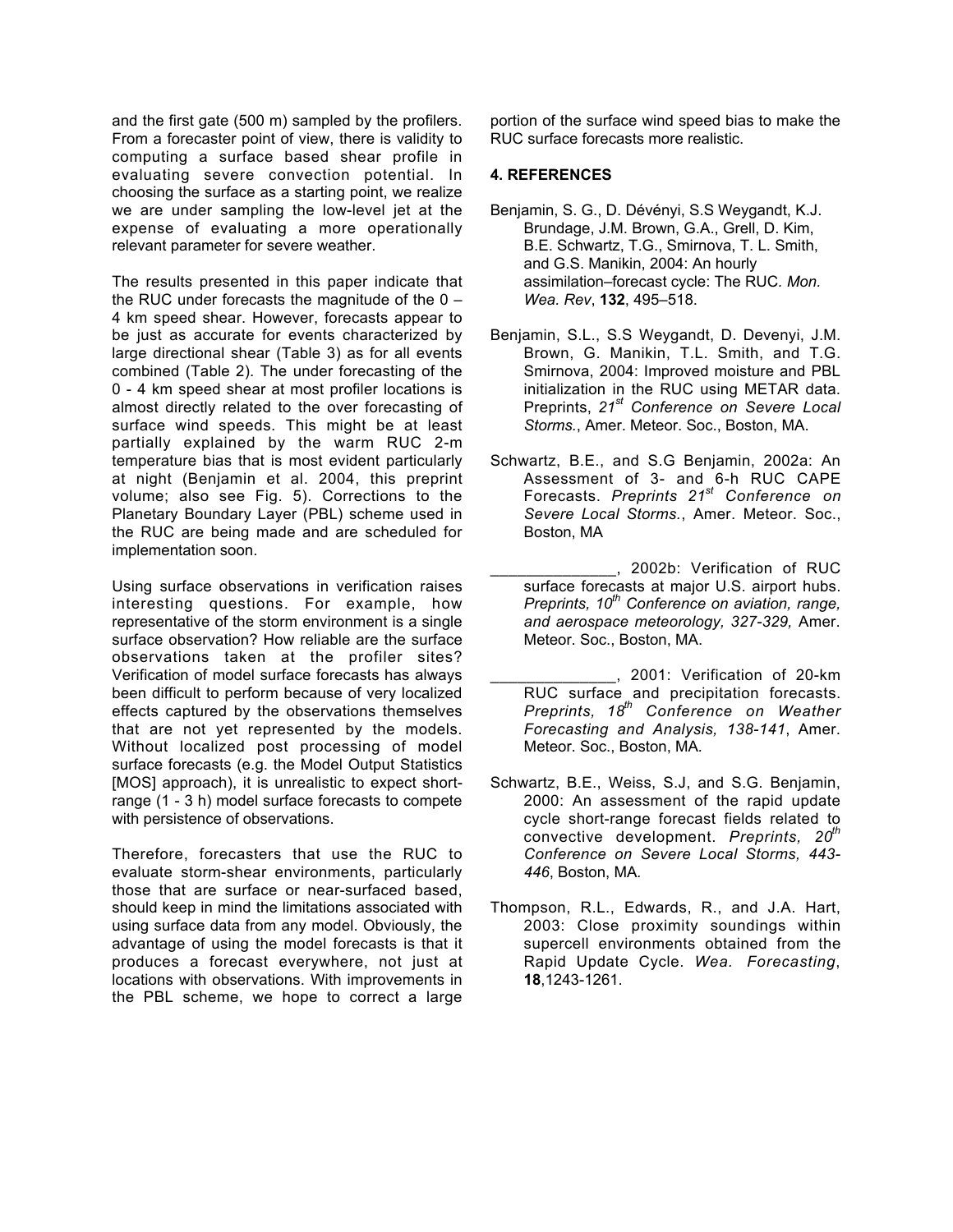Table 1. NOAA network profiler data with surface data.

| wmo staion name       | lat   | $lon$ elv(m)     |
|-----------------------|-------|------------------|
| 74649 Purcell, OK     | 34.97 | $-97.51$<br>330  |
| 74630 Vici, OK        | 36.07 | $-99.21$<br>647  |
| 74647 Lamont, OK      | 36.69 | $-97.48$<br>306  |
| 74648 Haskell, OK     | 35.68 | 218<br>$-95.86$  |
| 74541 Haviland, KS    | 37.65 | $-99.11$<br>647  |
| 74546 Hillsboro, KS   | 38.30 | $-97.29$<br>446  |
| 74752 DeQueen, AR     | 34.11 | $-94.29$ 195     |
| 74735 Jayton, TX      | 33.01 | $-100.98$<br>707 |
| 74731 Tucumcari, NM   | 35.08 | $-103.60$ 1240   |
| 74530 Granada, CO     | 37.77 | $-102.17$ 1155   |
| 74629 White Sands, NM | 32.40 | $-106.34$ 1224   |
|                       |       |                  |

Table 2: 3-h RUC forecasts (R) and persistence (P) wind speed bias (forecast - observed) and vector error  $(m s^{-1})$  at the surface (0),  $4000m(4km)$ , and the 0-4 km shear (shr) for profiler sites during the 15 June – 31 August 2003 period. Observations eight times a day where observed speed shear  $> 5$  ms<sup>-1</sup> are included.

| --------bias error------------- |                                   |      |      |                              |      |                                            |     |  |
|---------------------------------|-----------------------------------|------|------|------------------------------|------|--------------------------------------------|-----|--|
|                                 | sta – RO – PO R4km P4km Rshr Pshr |      |      |                              |      |                                            | num |  |
|                                 | 74649 1.88                        |      |      |                              |      | $0.09 - 0.62 - 0.48 - 2.50 - 0.57$         | 272 |  |
| 74630                           | 0.85                              |      |      |                              |      | $0.18 - 0.74 - 0.57 - 1.59 - 0.75$         | 214 |  |
| 74647                           | 0.68                              |      |      |                              |      | $0.11 - 0.43 - 0.50 - 1.11 - 0.62$         | 225 |  |
| 74648                           | 0.48                              |      |      |                              |      | $0.26 - 0.39 - 0.46 - 0.87 - 0.71$         | 192 |  |
| 74541                           | 1.32                              |      |      |                              |      | $0.31 - 0.64 - 0.58 - 1.96 - 0.90$         | 181 |  |
| 74546                           | 1.39                              |      |      |                              |      | $0.09 - 0.24 - 0.07 - 1.63 - 0.15$         | 205 |  |
| 74752                           | 0.42                              |      |      |                              |      | $0.03 - 1.00 - 0.52 - 1.42 - 0.55$         | 218 |  |
| 74735                           | 1.05                              |      |      |                              |      | $0.18 - 0.63 - 0.72 - 1.67 - 0.90$         | 173 |  |
| 74731                           | 1.38                              |      |      |                              |      | $0.25 - 1.04 - 1.07 - 2.42 - 1.31$         | 189 |  |
|                                 | 74530 0.14                        |      |      |                              |      | $0.37 - 0.81 - 0.59 - 0.95 - 0.96$         | 140 |  |
| 74629                           | 1.13                              |      |      |                              |      | $0.38 - 0.42 - 0.69 - 1.55 - 1.06$         | 218 |  |
|                                 |                                   |      |      |                              |      |                                            |     |  |
|                                 |                                   |      |      |                              |      | ----------Vector error-------------------- |     |  |
| 74649                           | 2.31                              | 1,10 |      | $3.00 \quad 3.60 \quad 2.22$ |      | 2.19                                       | 272 |  |
| 74630                           | 2.19                              |      |      |                              |      | $2.20$ $3.44$ $3.69$ $2.35$ $2.54$         | 214 |  |
| 74647                           | 2.05                              | 2.06 | 3.09 | 3.90                         | 2.31 | 2.45                                       | 225 |  |
| 74648                           | 2.16                              | 2.10 | 3.09 | 4.11                         |      | $2.33 \quad 2.44$                          | 192 |  |
| 74541                           | 2.31                              | 2.03 | 3.35 | 3.57                         | 2.37 | 2.33                                       | 181 |  |
| 74546                           | 2.26                              | 1.81 | 3.69 | 3.97                         |      | $2.54$ $2.42$                              | 205 |  |
| 74752                           | 1.35                              | 1.08 | 3.49 | 3.90                         | 2.18 | 2.35                                       | 218 |  |
| 74735                           | 2.24                              | 1.90 | 4.17 | 4.09                         | 2.94 | 2.67                                       | 173 |  |
| 74731                           | 2.38                              | 2.23 | 3.99 | 4.09                         | 2.77 | 2.68                                       | 189 |  |
| 74530                           | 2.70                              | 3.13 | 4.27 | 4.15                         | 2.85 | 3.19                                       | 140 |  |
| 74629                           | 2.89                              | 2.36 | 3.72 | 3.62                         | 2,87 | 2.58                                       | 218 |  |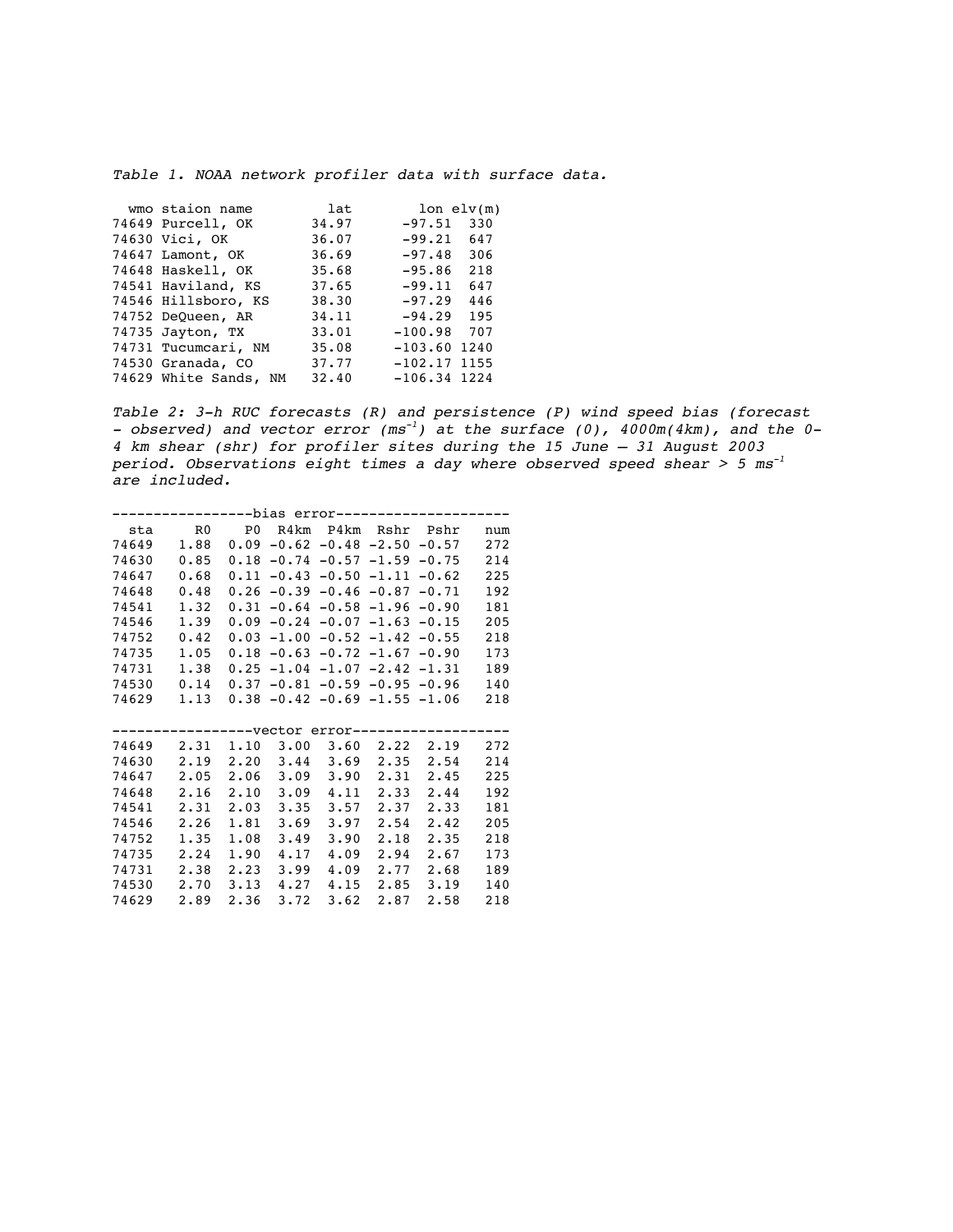Table 3. Same as Table 2 except, for cases with large directional shear (observed speed shear > 5 ms $^{-1}$  and vector shear > 1.5 X speed shear).

| --------bias error------------- |                                                |      |               |               |      |                                               |     |
|---------------------------------|------------------------------------------------|------|---------------|---------------|------|-----------------------------------------------|-----|
|                                 | sta – RO – PO R4km P4km Rshr Pshr              |      |               |               |      |                                               | num |
|                                 | $74649$ 1.54 -0.68 -0.68 -0.39 -2.24 0.28      |      |               |               |      |                                               | 34  |
| 74630                           | $0.79$ -0.09 -0.70 -0.68 -1.48 -0.60           |      |               |               |      |                                               | 103 |
| 74647                           | $0.23$ -0.42 -0.99 -0.29 -1.22 0.13            |      |               |               |      |                                               | 69  |
| 74648                           |                                                |      |               |               |      | $-0.18$ 0.16 $-0.73$ $-1.06$ $-0.54$ $-1.21$  | 42  |
| 74541                           |                                                |      |               |               |      | $1.02 -0.03 -0.87 -0.40 -1.89 -0.37$          | 60  |
| 74546                           |                                                |      |               |               |      | $0.86 - 0.53 - 0.10$ $0.42 - 0.95$ $0.95$     | 48  |
| 74752                           |                                                |      |               |               |      | $-0.26$ $-0.59$ $-1.52$ $0.50$ $-1.27$ $1.09$ | - 9 |
| 74735                           | $0.74$ $-0.26$ $-0.63$ $-0.77$ $-1.36$ $-0.50$ |      |               |               |      |                                               | 46  |
|                                 | $74731$ 0.84 -0.32 -0.87 -1.19 -1.72 -0.88     |      |               |               |      |                                               | 55  |
| 74530                           | $-0.27$ $0.23$ $-0.67$ $-0.71$ $-0.40$ $-0.94$ |      |               |               |      |                                               | 84  |
| 74629                           | $1.50 - 0.30$ $0.12 - 0.08 - 1.40$ $0.21$      |      |               |               |      |                                               | 43  |
|                                 |                                                |      |               |               |      |                                               |     |
|                                 |                                                |      |               |               |      | ----------Vector error-------------------     |     |
| 74649                           | 2.51                                           |      |               |               |      | $1.65$ $3.24$ $4.07$ $2.39$ $2.66$            | 34  |
| 74630                           | 2.31 2.41 3.44 3.68 2.37 2.57                  |      |               |               |      |                                               | 103 |
| 74647                           | 2.45                                           |      | $2.73$ $3.56$ | 4.59          | 2.91 | 2.93                                          | 69  |
| 74648                           | $3.02$ $3.44$ $3.05$ $4.70$                    |      |               |               | 2.44 | 2.53                                          | 42  |
| 74541                           | 2.36                                           | 2.15 | 3.30          | 3.42          | 2.63 | 2.37                                          | 60  |
| 74546                           | 2.55                                           | 2.59 |               | $4.04$ $4.58$ |      | 2.83 2.60                                     | 48  |
| 74752                           | 1.83                                           | 1.57 | 4.07          | 3.29          | 2.01 | 2.00                                          | - 9 |
| 74735                           | 2.69                                           | 2.39 | 4.75          | 4.37          |      | $3.11 \quad 2.98$                             | 46  |
| 74731                           | 2.20                                           | 2.51 | 4.19          | 3.87          | 2.99 | 2.69                                          | 55  |
| 74530                           | 2.56                                           | 3.19 | 4.01          | 4.37          | 2.72 | 3.14                                          | 84  |
| 74629                           | 3.24                                           | 2.66 | 3.81          | 3.50          | 2.60 | 2.64                                          | 43  |



Fig 1. 3-h RUC and persistence forecast bias (a; forecast – observed); m s<sup>-1</sup>) and average vector error (b;  $m \, s^{-1}$ ) averaged over the 15 June – 31 August 2003 period. Results shown for the surface (SFC), 4 km  $(4km)$ , and sfc – 4 km shear (shr) by time of day for Purcell, OK.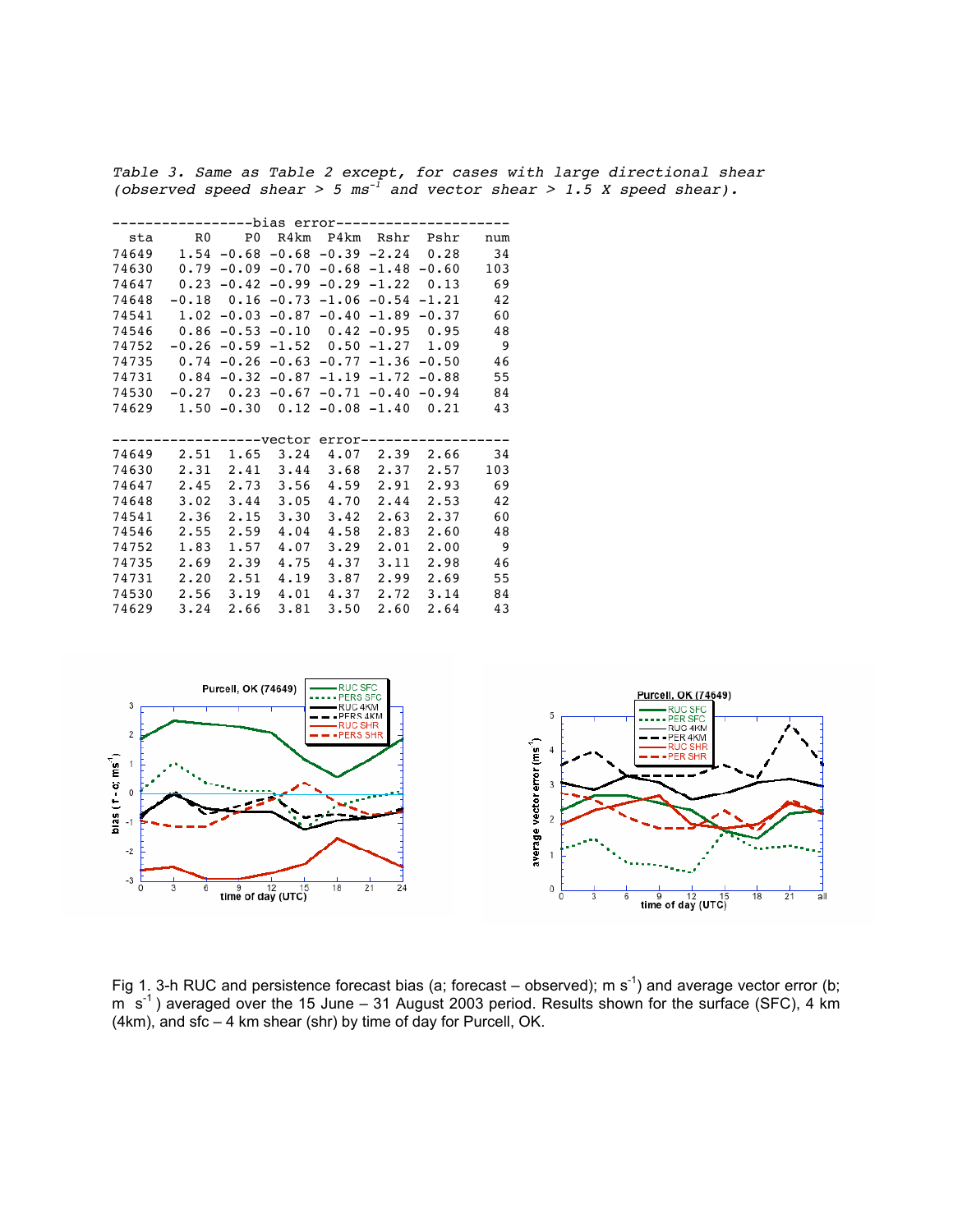

Fig. 2 Same as Fig. 1 except for DeQueen, AR.



Fig. 3. Same as Fig. 1 except for distribution of forecast errors by 1-, 3-, 6-, and 12-h forecast projections for Vici, OK.